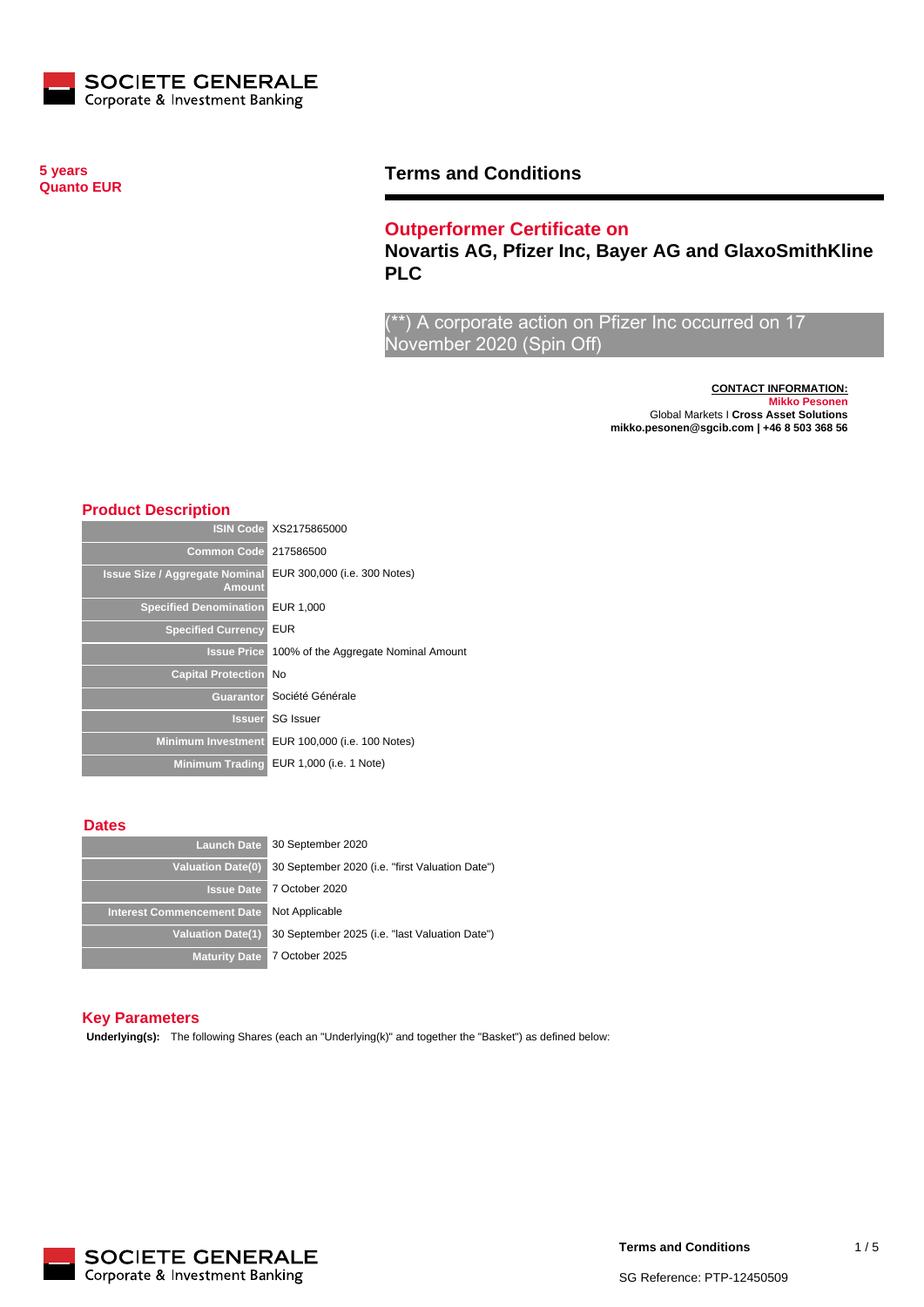| k | Company             | <b>Bloomberg Ticker</b> | Exchange                                     | Website          | Strike                                                  |
|---|---------------------|-------------------------|----------------------------------------------|------------------|---------------------------------------------------------|
|   | Novartis AG         | <b>NOVN SE</b>          | Six Swiss Exchange                           | www.novartis.com | CHF 79.91                                               |
| 2 | Pfizer Inc.         | PFE UN                  | New York Stock Ex-<br>change                 | www.pfizer.com   | (**) USD<br>34.7897283004<br>$= 0.947949$<br>x USD 36.7 |
| 3 | Bayer AG            | <b>BAYN GY</b>          | <b>Frankfurt Stock Ex-</b><br>change (Xetra) | www.bayer.com    | EUR 53.31                                               |
| 4 | GlaxoSmithKline PLC | <b>GSK LN</b>           | London Stock Ex-<br>change                   | www.gsk.com      | GBp 1,452                                               |

**AverageBasketPerformance(1)** means the Arithmetic Average, for k from 1 to 4, of Performance(1,k)

**Performance(1,k) (k from 1 to 4) S(i,k) (i from 0 to 1) (k from 1 to 4) Strike(k) (k from 1 to 4)** 100% x S(0,k)

means (S(1,k) / S(0,k)) - 100%

means in respect of any Valuation Date(i), the Closing Price of the Underlying(k)

# **Final Redemption**

| <b>Final Redemption Amount</b> | Unless previously redeemed, the Issuer shall redeem the Notes on the Maturity Date, in accordance with the following provi-<br>sions in respect of each Note: |
|--------------------------------|---------------------------------------------------------------------------------------------------------------------------------------------------------------|
|                                | Scenario 1:                                                                                                                                                   |
|                                | If on Valuation Date(1), AverageBasketPerformance(1) is higher than or equal to 0%, then:                                                                     |
|                                | Final Redemption Amount = Specified Denomination x [100% + Min(86.3638%; 215.9095% x AverageBasketPerformance(1))]                                            |
|                                | Scenario 2:                                                                                                                                                   |
|                                | If on Valuation Date(1), AverageBasketPerformance(1) is lower than 0%, then:                                                                                  |
|                                | Final Redemption Amount = Specified Denomination x [100% + AverageBasketPerformance(1)]                                                                       |

### **General Information**

| <b>Calculation Agent</b>                         | Société Générale, Tour Société Générale, 17 cours Valmy, 92987 Paris La Défense Cedex, France                                                                                                                                                                                                                                                                                                                                                                           |
|--------------------------------------------------|-------------------------------------------------------------------------------------------------------------------------------------------------------------------------------------------------------------------------------------------------------------------------------------------------------------------------------------------------------------------------------------------------------------------------------------------------------------------------|
| <b>Governing Law</b>                             | <b>English Law</b>                                                                                                                                                                                                                                                                                                                                                                                                                                                      |
| <b>Type of Structured Notes</b>                  | <b>Share Linked Notes</b>                                                                                                                                                                                                                                                                                                                                                                                                                                               |
|                                                  | The provisions of the following Additional Terms and Conditions apply:<br>Additional Terms and Conditions for Share Linked Notes and Depositary Receipts Linked Notes<br>The Additional Terms and Conditions comprise provisions particularly (without limitations) as to the consequences of (market<br>and other) disruption events, adjustment events or other extraordinary events affecting the underlying of the Notes or Société<br>Générale's hedging position. |
| <b>Non-Exempt Offer Jurisdiction(s)</b>          | None - only private placement                                                                                                                                                                                                                                                                                                                                                                                                                                           |
|                                                  | The Notes are not offered to the public in the European Economic Area. Any resale of the Notes on the secondary market must<br>fulfil at least one of the exemptions set out in Article 3.2 of the Directive 2003/71/EC (as amended, the Prospectus Directive),<br>or should be qualified as a public offer.                                                                                                                                                            |
| <b>Listing/Trading</b>                           | None                                                                                                                                                                                                                                                                                                                                                                                                                                                                    |
| <b>Selling Restrictions</b>                      | For selling restrictions and other details see the Final Terms relating to this issue of this Note together with the Debt Issuance<br>Programme Prospectus and any Supplement(s).                                                                                                                                                                                                                                                                                       |
| U.S. federal income tax<br>considerations        | The Notes are not Specified Notes for purposes of Section 871(m) Regulations.                                                                                                                                                                                                                                                                                                                                                                                           |
| <b>Payment Business Day</b><br><b>Convention</b> | <b>Following Payment Business Day</b>                                                                                                                                                                                                                                                                                                                                                                                                                                   |
| <b>Financial Centre(s)</b>                       | Not Applicable                                                                                                                                                                                                                                                                                                                                                                                                                                                          |
| <b>Clearing</b>                                  | Clearstream Banking / Euroclear Bank S.A/N.V.                                                                                                                                                                                                                                                                                                                                                                                                                           |
| <b>TEFRA Rules</b>                               | Not Applicable                                                                                                                                                                                                                                                                                                                                                                                                                                                          |
|                                                  | Form of Notes Non-US Registered Global Note registered in the name of a nominee for a common depositary for Euroclear and Clearstream                                                                                                                                                                                                                                                                                                                                   |



**Terms and Conditions**

SG Reference: PTP-12450509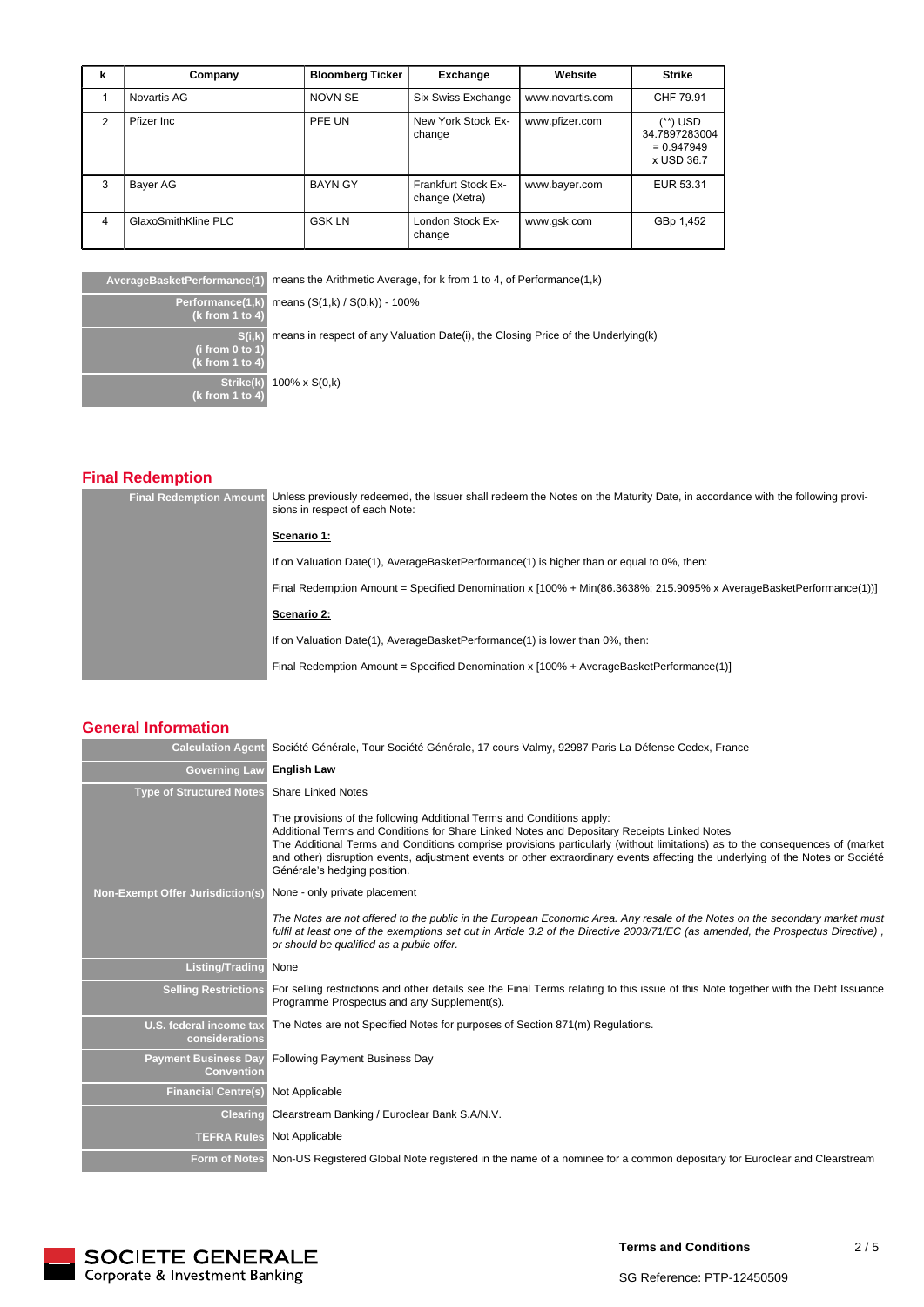**Secondary Market** Under normal market conditions, Société Générale or an entity of its group ensures a daily secondary market during the life of the product by providing bid and offer prices expressed as percentages of the specified denomination and the difference between the bid and offer prices (the spread) will not be more than 1% of such specified denomination.

> In the event of repurchase of the Securities on the secondary market, costs and charges within the meaning of Directive 2014/65 of the European Parliament and of the Council on Markets in Financial Instruments (known as MIF2) will be calculated on the effective date as an exit cost equal to the difference between the fair value of the product as determined by Société Générale or an entity of its group and the price at which Société Générale or an entity of its group actually buys the product. For a request for repurchase on the secondary market, Société Générale or an entity of its group may provide ex-ante, the estimated calculation of the exit cost.

> If Société Générale is required from a regulatory point of view to provide an annual ex-post report, this report shall indicate the costs actually withheld on the product over the past period.

### **Commissions and Remunerations**

**Commissions and Other Remunerations** Société Générale grants its relevant distributor a discount on the Issue Price of up to 1% per annum (calculated on the basis of the term of the Notes) of the nominal amount of the Notes effectively placed by such distributor.

> If under any applicable laws or regulations (including, if applicable, the Markets in Financial Instruments Directive 2014/65/EU (MiFID II) ) a distributor (the "Interested Party") is required to disclose to prospective investors in the Notes further information on any remuneration that Société Générale pays to, or receives from, such Interested Party in respect of the Notes, the Interested Party shall be responsible for compliance with such laws and regulations and investors may request such further information from the Interested Party. In addition, Société Générale may provide further information to its own clients upon request.

# **Disclaimers**

### **IMPORTANT WARNING**

Investors must read carefully the information provided in the section "Important information for investors" of the terms and conditions. In particular, the attention of the investors is drawn to the following:

Credit risk: Investors take a credit risk on the Issuer, and ultimately on Société Générale as guarantor of the obligations of the Issuer in respect of the product according to the terms and conditions of the guarantee (available at the Guarantor's office upon request). Thus Société Générale's insolvency may result in the partial or total loss of the invested amount. The market value of the product can decrease significantly below its nominal value as a result of Société Générale's creditworthiness.

**Recourse limited to the Guarantor:** By investing in this product investors acknowledge that they shall have no recourse against the Issuer in the event of a payment default by the Issuer with respect to any amount due under the product, i.e. no investor has the right to institute any proceeding or to otherwise assert a claim against the Issuer of the product to enforce the relevant payment under the product. However, this is without prejudice to the investors' rights under the guarantee of the Guarantor.

Bail-in: The Bank Recovery and Resolution Directive (BRRD) provides "Resolution Authorities" across the European Union with a comprehensive set of tools to deal with failing European financial institutions by using amongst other things the "bail-in". If the Issuer and/or the Guarantor becomes subject to resolution measures in the form of bail-in, investor's claim may be reduced to zero, converted into equity or its maturity may be postponed. This may result in losses on the invested amount, regardless of the capital protection of the product, if any.

**Information when products include a risk of capital loss :** For products which include a risk of capital loss, the redemption value of such products may be less than the amount initially invested. In a worst case scenario, investors could sustain the loss of their entire investment. Moreover, regardless the level of the capital protection, the investor may lose part or all of the initially invested amount before the maturity date, if the product is sold by the investor.

**Events affecting the underlying instrument(s) or hedging transactions:** In order to take into account the consequences of certain events affecting the underlying instrument(s) on the product or hedging transactions, the product's documentation provides for (a) mechanisms to adjust or substitute underlying instrument(s), (b) the deduction of the increased cost of hedging from any due amount, (c) monetization and accordingly, de-indexation of the pay-off formula for all or part of the amounts payable under the product from the underlying instrument(s), and (d) the early redemption of the product by the Issuer. Any of these measures may result in losses on the product regardless of the capital protection of the product, if any.

#### **U.S. Selling Restrictions ("Regulation S U.S. Person")**:

The Notes described herein are not U.S. Exempt Securities. Accordingly, the Notes have not been registered under the U.S. Securities Act of 1933 and may not be offered, sold, pledged or otherwise transferred at any time except in an "offshore transaction" (as defined under Regulation S) to or for the account or benefit of a Permitted Transferee. A "**Permitted Transferee**" means any person who: (a) is not a U.S. person as defined in Rule 902(k)(1) of Regulation S; (b) is not a person who comes within any definition of U.S. person for the purposes of the U.S. Commodity Exchange Act (**CEA**) or any rule of the U.S. Commodity Futures Trading Commission (**CFTC Rule**), guidance or order proposed or issued under the CEA (for the avoidance of doubt, any person who is not a "Non-United States person" defined under CFTC Rule 4.7(a)(1)(iv), but excluding, for purposes of subsection (D) thereof, the exception for qualified eligible persons who are not "Non-United States persons", shall be considered a U.S. person) and (c) is not a "U.S. Person" for purposes of the final rules implementing the credit risk retention requirements of Section 15G of the U.S. Securities Exchange Act of 1934, as amended (the **U.S. Risk Retention Rules**) (a **Risk Retention U.S. Person**). The Notes are available only to, and may only be legally or beneficially owned at any time, by Permitted Transferees. By its purchase of a Note, each purchaser will be deemed or required, as the case may be, to make certain acknowledgements, representations and agreements set out in the base prospectus.

#### **Section 871(m) of the U.S. Internal Revenue Code of 1986**:

U.S. Treasury regulations issued under Section 871(m) of the U.S. Internal Revenue Code of 1986 (**Section 871(m) Regulations**) generally impose a 30% withholding tax on dividend equivalents paid or deemed paid (within the meaning of the relevant Section 871(m) Regulations) to a non-United States holder (a **Non-U.S. Holder**) with respect to certain financial instruments linked to U.S. equities or indices that include U.S. equities (**U.S. Underlying Equities**). Specifically, Section 871(m) Regulations will generally apply to Notes issued on or after 1 January 2017 and that substantially replicate the economic performance of one or more U.S. Underlying Equity(ies) as determined by the Issuer on the date for such Notes as of which the expected delta of the product is determined by the Issuer based on tests in accordance with the applicable Section 871(m) Regulations (for the purposes of the relevant notices, such Notes are deemed "delta-one" instruments) (**Specified Notes**). Notes linked to U.S. Underlying Equities which the Issuer has determined not to be a Specified Note will not be subject to withholding tax under Section 871(m) Regulations. If one or more of the U.S. Underlying Equities are expected to pay dividends during the term of the Specified Note, withholding generally will still be required even if the Specified Note does not provide for payments explicitly linked to dividends. Investors are advised that in withholding this tax, the Issuer will regularly apply the general tax rate of 30% to the payments subject to U.S. provisions (or amounts deemed payments) without regard to any applicable treaty rate. Therefore, in such cases, an investor's individual tax situation will not be taken into account.

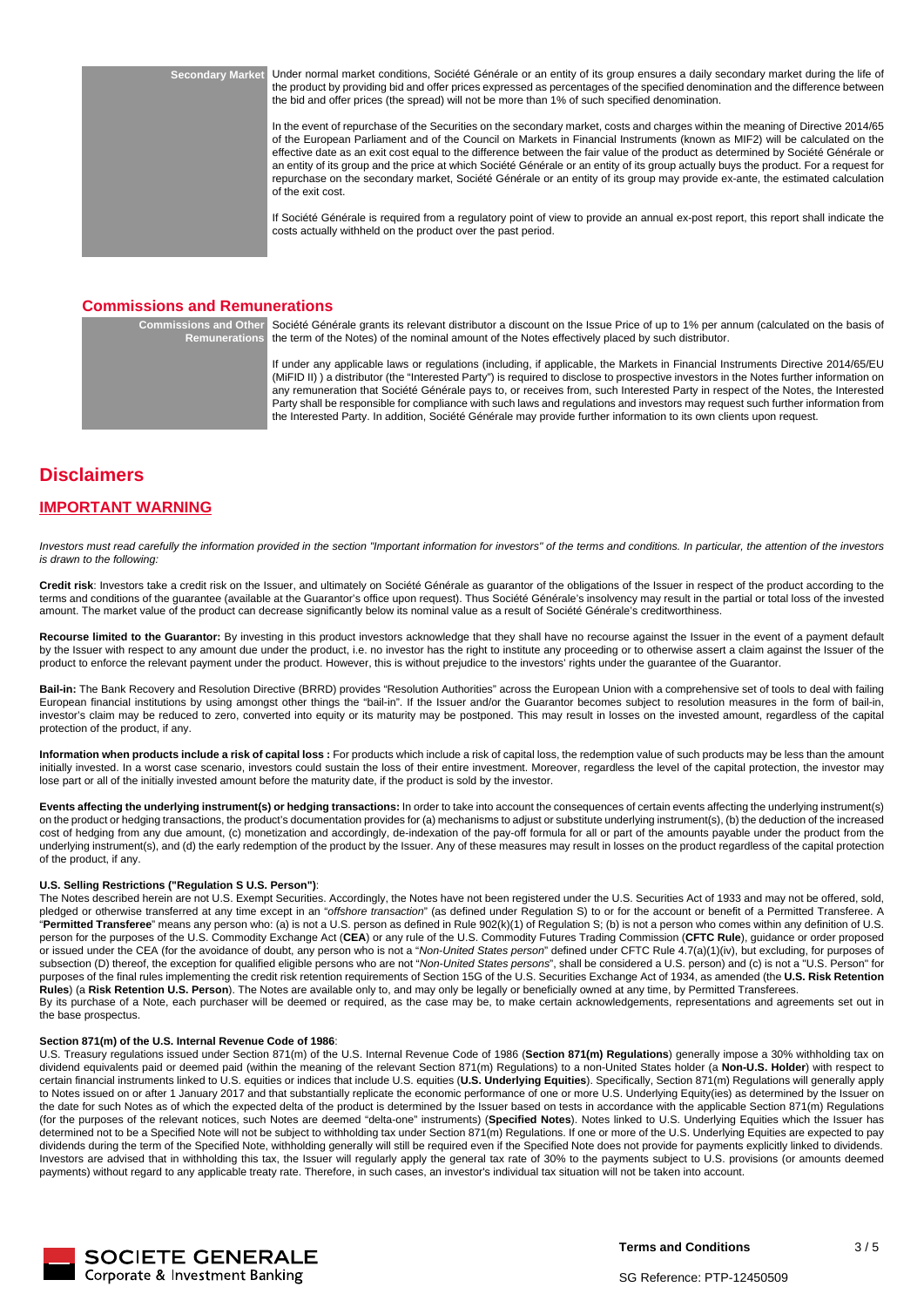The applicable Final Terms will specify if the Notes are Specified Notes or Zero Estimated Dividends Securities. In the case of Notes that are Specified Notes, but not Zero Estimated Dividends Securities, the applicable Final Terms will specify whether the Issuer or its withholding agent will withhold tax under Section 871(m) Regulations and the rate of the withholding tax. In the case of Notes that are Zero Estimated Dividends Securities, the applicable Final Terms, will specify the rate of the withholding tax to be zero. Investors are advised that the Issuer's determination is binding on all Non-U.S. Holders of the Notes, but it is not binding on the United States Internal Revenue Service (**IRS**) and the IRS may therefore disagree with the Issuer's determination. The rules of Section 871(m) Regulations require complex calculations in respect of the instruments that include U.S. Underlying Equities and application of these rules to a specific issue of Notes may be uncertain. Consequently the IRS may determine they are to be applied even if the Issuer initially assumed the rules would not apply. There is a risk in such case that Noteholders are subject to withholding tax ex post. As neither the Issuer nor the withholding Issuer initially assumed the rules would n agent will be required to gross up any amounts withheld in connection with a Specified Note, Noteholders will receive smaller payments in such case than they would have received without withholding tax being imposed.

**Investors should consult their tax adviser regarding the potential application of Section 871(m) Regulations to their investment in the Notes**

#### **IMPORTANT INFORMATION FOR INVESTORS**

Prior to investing in the product, investors should seek independent financial, tax, accounting and legal advice.

General selling restrictions: It is each investor's responsibility to ascertain that it is authorized to subscribe for, or invest into, or to on-sell this product. Further, the underlying instrument(s) of certain products may not be authorised to be marketed in the country(ies) where such products are offered. The attention of investors is drawn to the fact that the offering of these products in this (these) country(ies) in no way constitutes an offer, or an invitation to make an offer, to subscribe to, or purchase, the underlying instrument(s) in such country(ies).

**Information on commissions, remunerations paid to, or received from third parties:** If, under applicable laws and regulations, any person (the "Interested Party") is required to disclose to prospective investors in the product any commission or remuneration that Société Générale and/or the Issuer pay(s) to, or receives from, such Interested Party in respect of the product, the Interested Party shall be solely responsible for compliance with such laws and regulations.

**Market risk:** The product may at any time be subject to significant price movement which may in certain cases lead to the loss of the entire amount invested. Certain products may include embedded leverage, which amplifies the variation, upwards or downwards, in the value of the underlying instrument(s) which may result, in a worst case scenario, in the partial or total loss of the invested amount.

**Risk relating to unfavourable market conditions:** The fluctuations in the marked-to-market value of certain products may require the investor to make provisions or resell the products in whole or in part before maturity, in order to enable the investor to comply with its contractual or regulatory obligations. As a consequence, the investor may have to liquidate these products under unfavourable market conditions, which may result in the partial or total loss of the invested amount. This risk will be even higher if these products include leverage.

**Liquidity risk:** This product entails a materially relevant liquidity risk. Certain exceptional market circumstances may have a negative effect on the liquidity of the product. The investor may not be able to sell the product easily or may have to sell it at a price that significantly impacts how much he gets back.This may entail a partial or total loss of the invested amount.

**Information in the event of a buy back by Société Générale or of an early termination of the product:** Société Générale may commit to ensure a secondary market. The performance of this commitment shall depend on (i) general market conditions and (ii) the liquidity conditions of the underlying instrument(s) and, as the case may be, of any other hedging transactions. The price of such products (in particular, the "bid/offer" spread that Société Générale may propose for the repurchase or early termination of such products) will include, inter alia, the hedging and/or unwinding costs generated by such a buy back for Société Générale. Société Générale and/or its subsidiaries cannot assume any responsibility for such consequences and for their impact on the transactions relating to, or investment into, the relevant products.

**Information on data and/or figures drawn from external sources:** The accuracy, completeness or relevance of the information which has been drawn from external sources is not quaranteed although it is drawn from sources reasonably believed to be reliable. Subject to any applicable law, neither Société Générale nor the Issuer shall assume any liability in this respect.

**Information on simulated past performance and/or on future performance and/or on past performance:** The value of your investment may fluctuate. When simulated past performance or past performance is displayed, the figures relating thereto refer or relate to past periods and are not a reliable indicator of future results. This also applies to historical market data. When future performance is displayed, the figures relating to future performance are a forecast and are not a reliable indicator of future results. Furthermore, where past performance or simulated past performance relies on figures denominated in a currency other than that of the country of residence of an investor, the return for such investor may increase or decrease as a result of currency fluctuations. Finally, when past or future performance or simulated past performance is displayed, the potential return may also be reduced by the effect of commissions, fees, taxes or other charges borne by the investor.

**Currency exchange risk:** When the underlying asset(s) is/are quoted and/or expressed in a foreign currency and/or, in the case of an index or an asset basket, it contains components expressed and/or quoted in one or several foreign currency(ies), the value of the investment may increase or decrease as a result of the value of such currency(ies) against the euro or any other currency in which the product is expressed, unless the product includes a currency exchange guarantee.

**Conflict of Interest:** The valuation of a product may be linked to the spot price or the fixing of underlying financial instruments or other asset types (the "underlying assets").At any time, Société Générale and its affiliates may trade in such underlying assets on own account or on behalf of their clients who may have similar or opposite interests to investor's own, or act, without limitation, as derivatives counterparty, hedging party, issuer, market maker, broker, structurer, advisor, distributor, placing agent, guarantor, asset manager, and a serivatives counterparty, hedging custodian or calculation agent in relation to such underlying assets, which might have an impact on such underlying assets' performance, liquidity or market value. Therefore, potential conflicts of interest may arise between the different divisions of Société Générale Group acting on such underlying assets on own account or on behalf of their clients, and investor's own. However, conflicts of interest are identified, prevented and managed in accordance with Société Générale's conflict of interest policy which summary has been communicated to the investor or is available upon request to his usual Société Générale contact.

**Benchmarks:** Investors in floating rate Notes and/or indexed on certain underlyings which are considered as benchmarks are exposed to the risk that : 1) such benchmarks may be subject to methodological or other changes which could affect their value, or 2) (i) may become not compliant with applicable laws and regulations (such as the Regulation (EU) No. 2016/1011 of the European Parliament and of the Council of 8 June 2016 (the **Benchmarks Regulation**)) ; (ii) may cease to be published (possible cessation of LIBOR publication or planned cessation of EONIA both after December 2021), or (iii) the supervisor or administrator of any such benchmark may make a statement that the relevant benchmark is no longer representative, and as a consequence the relevant benchmark may be replaced by another benchmark.

**Authorisation:** Société Générale is a French credit institution (bank) that is authorised and supervised by the European Central Bank (ECB) and the Autorité de Contrôle Prudentiel et de Résolution (ACPR) (the French Prudential Control and Resolution Authority) and regulated by the Autorité des marchés financiers (the French financial markets regulator) (AMF).

For any country of the European Economic Area or for the United Kingdom (i) in which the product is not admitted to trading on a regulated market and (ii) not expressly referred to, in this document, as a country in which a non-exempt offer of the product is authorised, this PRODUCT IS OFFERED ON AN EXEMPT OFFER BASIS and no prospectus has been approved in that country by the local regulator. The product cannot thus be distributed in that country by way of an offer, or an invitation to make an offer of securities to the public, as defined in Regulation (EU) 2017/1129 (the **Prospectus Regulation)**.



**Terms and Conditions**